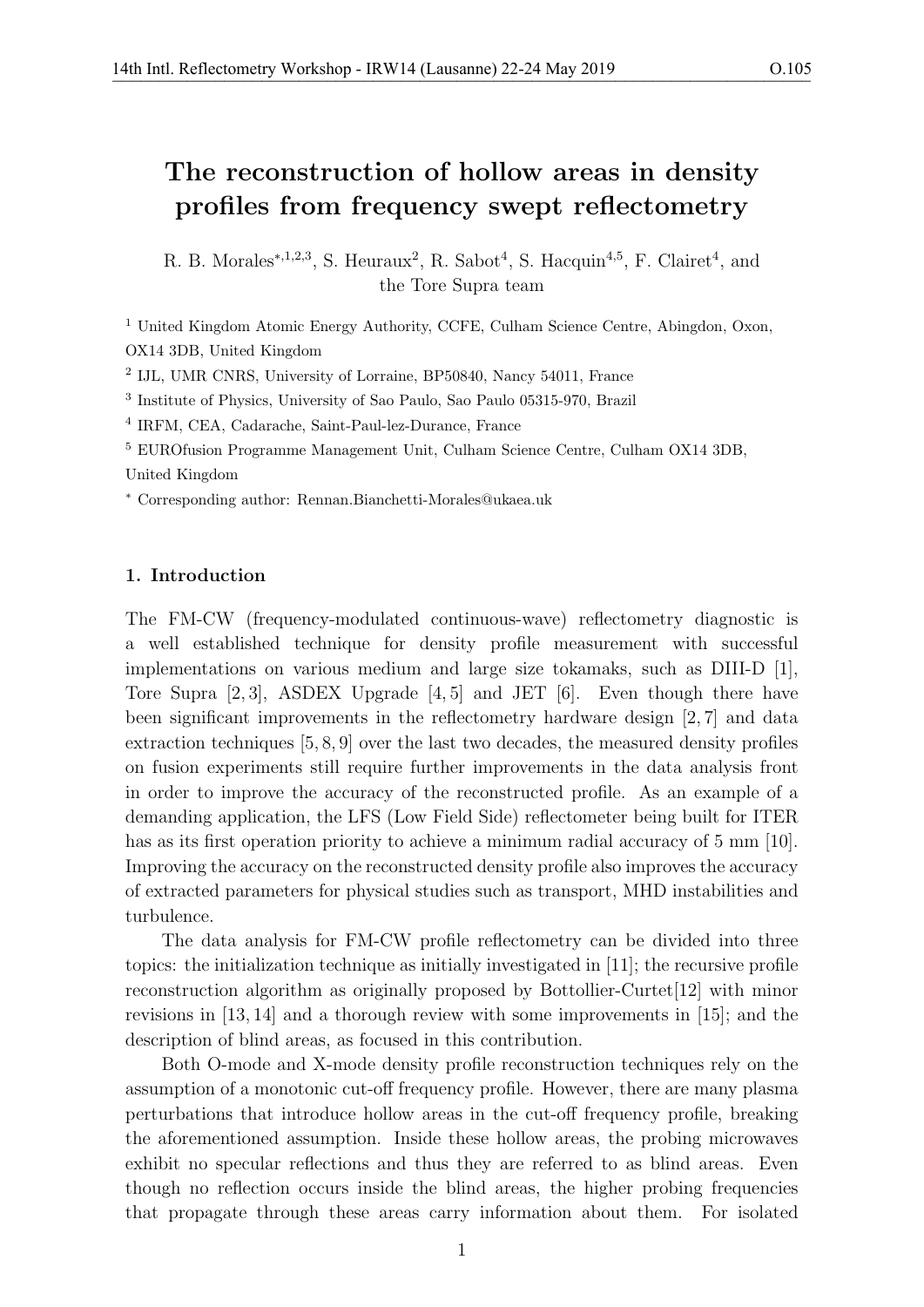perturbations, the perturbation signature in the reflectometer signal is related to the size of the perturbation. In this contribution, large perturbations are considered, which are out of the Born approximation validity and the probing electric field over the perturbation is no more similar in magnitude to the unperturbed case. This situation can occur during massive gas and pellet injections [16], MHD activity [17] and in hollow profiles that emerge during the initiation of heating systems [18] or even due to relativistic effects [19].

If the reconstruction method does not incorporate identification and reconstruction tools for the blind regions, big discrepancies can appear in the reconstructed profile. An example is shown in figure 1 using a simulated phase under the WKB approximation as the input signal and profiles typical of Tore Supra with a low magnetic field strength of 2 T at the plasma center.



Figure 1: Synthetic example of input versus reconstructed density profiles with a blind area. The profile was reconstructed with the standard Bottollier-Curtet algorithm and a constant correction, as in [13–15], using three different treatments in the phase signal. The radial axis is defined from zero at the plasma edge and increasing towards the plasma center.

It is clear from figure 1 that the unmodified standard reconstruction algorithm is unable to reconstruct the density perturbation. Furthermore, if the oscillations are smoothed, the perturbation can be neglected entirely, or even worse, a radial shift can be introduced in the reconstructed profile after the perturbation if the time-of-flight jump is filtered out, which is the case for the dashed green line in figure 1.

# 2. Reconstruction of blind areas using database of perturbation signatures

The profiles of the blind areas can be reconstructed by inverting a database of perturbation signatures in the time-of-flight signal. Various perturbations were investigated with 1D full-wave simulations in reference [20], and the conclusion was that the full-wave effects simulated in 1D (tunneling, wave-trapping, scattering and interference) were restricted to a probing frequency band of about 1 GHz around the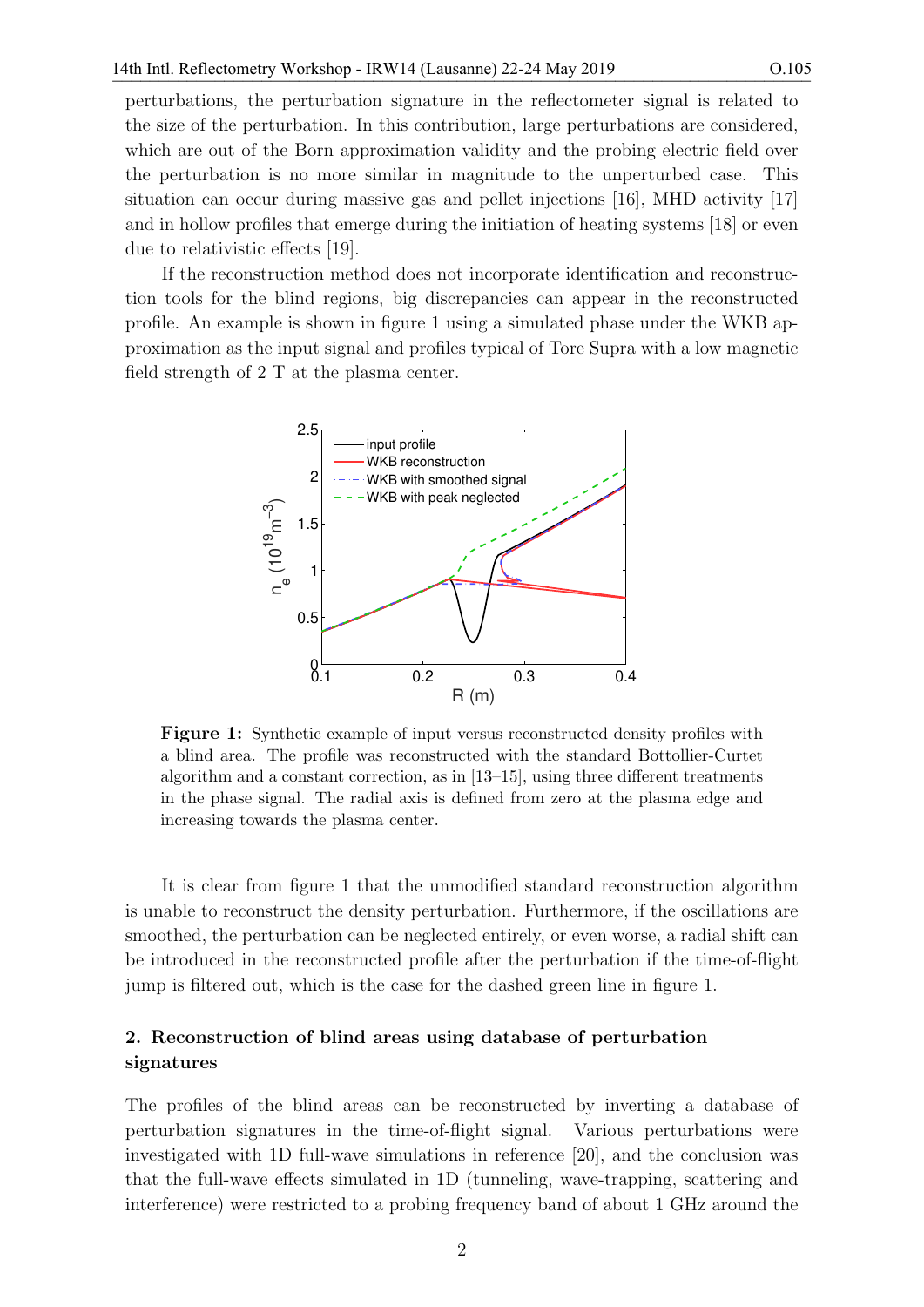time of flight jump over the blind area. As long as a corresponding experimental signal is treated outside of the bandwidth affected by full-wave effects, the experimental time-of-flight can be assumed well described by the WKB simulated signal, which significantly simplifies the construction of a database.

An initial database was constructed for a simple sine shaped valley and a broad range of all parameters  $(f_{prob}, f_{ce}, \nabla f_{cut}, \text{width}, \text{depth})$  including coverage for Omode since the  $f_{ce}$  domain starts at zero. The database inversion procedure was successfully tested in a noise-free synthetic example. As covered in detail in [20], it also demonstrated how a single database can accommodate a broad range of plasma conditions and it was also used to infer the dependencies of the reconstruction accuracy across the full database domain. As expected, the reconstruction accuracy decreases when the perturbation signal is smaller, as is the case for the highest cutoff gradients and widths. In practice, the biggest contribution for the inversion accuracy is expected to be the precision on the estimations of the perturbation width, gradient, the unperturbed profile and the experimental noise level, rather than the intrinsic precision of the calculated database.

To demonstrate the potential of this method to reconstruct blind areas, figure 2 shows the first experimental application of a database inversion for the Tore Supra discharge 32029, where magnetic islands have been identified.



Figure 2: The reconstructed density profiles using the standard reconstruction method on the perturbed and unperturbed measurements versus the new method to reconstruct blind areas introduced in this paper.

The perturbation being investigated builds up from previous observations of MHD activity with reflectometry [21, 22]. In this circumstance, the focus is on the reconstruction of the magnetic island on the  $q = 2/1$  rational surface, as located by the equilibrium code [22].

According to simulations of magnetic islands [23, 24], they are formed by a positive perturbation followed by a negative perturbation along the probing path. Furthermore, the shape of the negative perturbation corresponds to the shape of the positive perturbation. In this case, the experimental unperturbed signal is also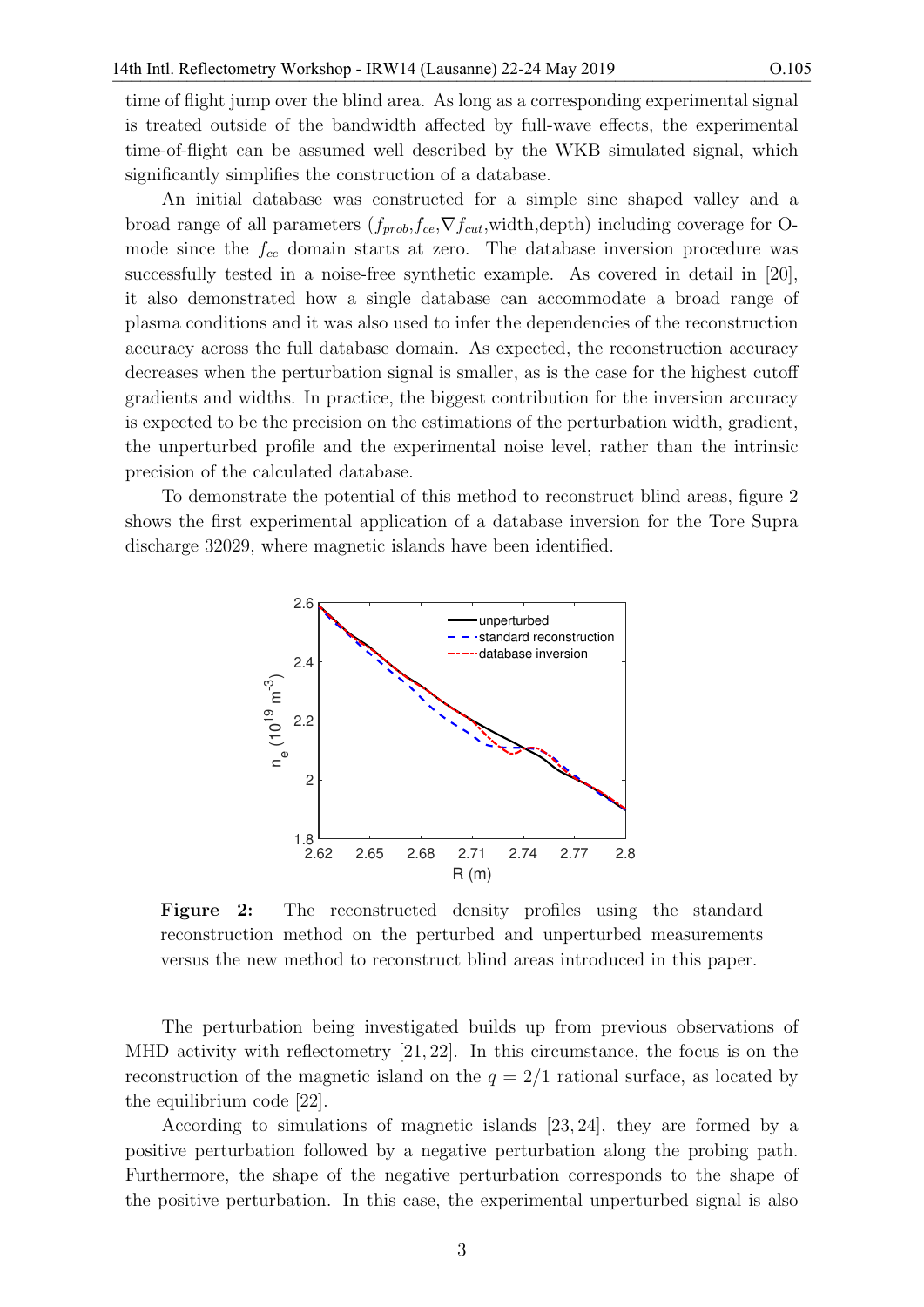well determined since the island is intermittent with an directly observable frequency. In this case, a reduced database was constructed based only on the specific plasma parameters present on the application of the database, with the cutoff profile already including the positive perturbation since it's conventionally probed, and the valley shape assumed symmetrical to the positive probed section. Next, the simulated signals with different valley depths are compared to the experimental signal to find a best match.

It is clear from observing figure 2 that the new reconstruction scheme for the blind area describes much better the magnetic island and eliminates a reminiscent tail of lower density.

#### 3. Final remarks and future prospects

As it was demonstrated, the standard profile reconstruction algorithm adds a significant error in the density profile around and after the blind areas if no special technique is applied around the perturbed region. This contribution showed a brief summary of the work started in [20] that aimed at laying the foundations for this novel technique to describe the blind areas. More detailed explanations of the reconstruction steps will also be found in the coming extended version of this proceeding in a special issue of the Plasma Science and Technology journal.

This technique was verified to be very accurate in the absence of noise and with precise input of parameters when tested on synthetic data. Thus, the final reconstruction accuracy is expected to be related to available signal-to-noise ratio and the accuracy in which the perturbation width, shape and the local parameters of  $\nabla f_{cut}$  and  $f_{ce}$  have been determined, which will vary significantly according to each application. Based exclusively on the comparison of the database signal to the noise level of the experimental signal, the experimental application shown in figure 2 had an error bar of 33% of the estimated valley depth. A detailed consideration of the resulting error-bars propagating from the assumptions of the valley shape and estimations of the width and cut-off gradient will be the focus of future publications where the use of an ultra-fast sweeping rate [25] with the technique to stack multiple sweeps [5] is expected to improve the extracted perturbation signal.

Even though the main physical characteristics of the blind regions have been well described by the 1D simulations present in this contribution, future 3D simulations [26] will be necessary to verify any additional tridimensional geometrical aspects. After all, the probing beam area and shape, plus the shape of the perturbations, make in conjunction a system too complex to be completely described in one dimension. These geometrical aspects influence the amplitude signal across the perturbation bandwidth and the appearance and dynamics of scattering and resonances. Understanding these effects will help to better extract the signals from the blind area, apply any correction due to the 3D structures and ultimately will lead to a more accurate employment of the database inversion technique. This research on the geometrical aspects will also intersect with the application on improved initialization techniques that observe the time-of-flight and amplitude evolution in the presence of perturbations.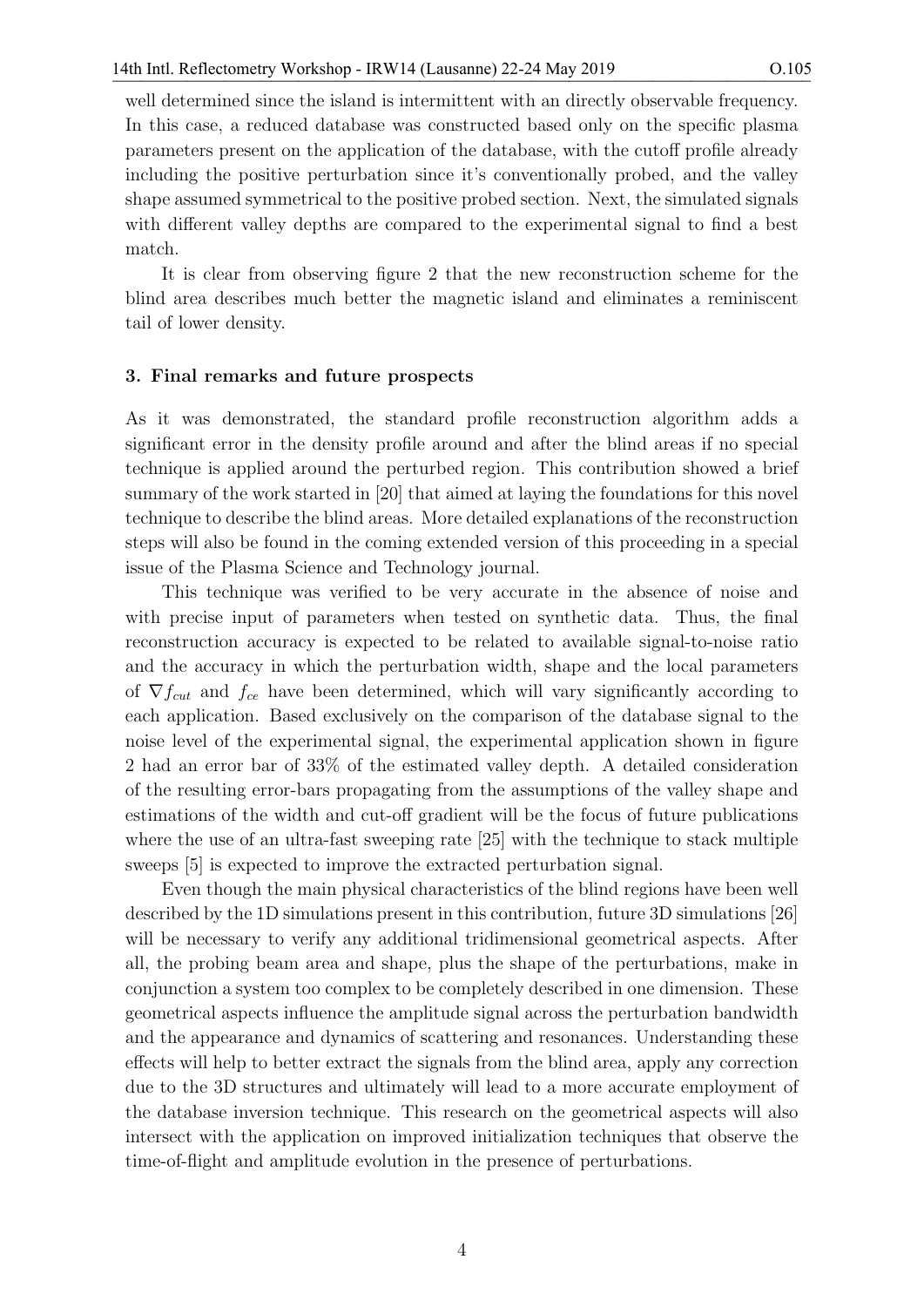## Acknowledgments

This work has been carried out with the support of the Brazilian National Council for Scientific and Technological Development (CNPq) under the Science Without Borders programme, within the framework of the French Federation for Magnetic Fusion Studies (FR-FCM) and of the EUROfusion consortium with funding from the Euratom research and training programme 2014-2018 and 2019-2020 under grant agreement No 633053, and also been part-funded by the RCUK Energy Programme [grant number EP/P012450/1]. The views and opinions expressed herein do not necessarily reflect those of the European Commission.

## References

- [1] Wang G, Zeng L, Doyle E J, Rhodes T L and Peebles W A 2003 Review of Scientific Instruments 74 1525–1529
- [2] Moreau P, Clairet F, M Chareau J, Paume M and Laviron C 2000 Review of Scientific Instruments 71 74–81
- [3] Clairet F, Sabot R, Bottereau C, Chareau J M, Paume M, Heuraux S, Colin M, Hacquin S and Leclert G 2001 Review of Scientific Instruments 72 340–343
- [4] Silva A, Manso M E, Cupido L, Albrecht M, Serra F, Varela P, Santos J, Vergamota S, Eusébio F, Fernandes J, Grossmann T, Kallenbach A, Kurzan B, Loureiro C, Meneses L, Nunes I, Silva F and Suttrop W 1996 Review of Scientific Instruments 67 4138–4145
- [5] Varela P, Manso M, Silva A, the CFN Team and the ASDEX Upgrade Team 2006 Nuclear Fusion 46 S693
- [6] Sirinelli A, Alper B, Bottereau C, Clairet F, Cupido L, Fessey J, Hogben C, Meneses L, Sandford G, Walsh M J and JET-EFDA Contributors 2010 Review of Scientific Instruments 81 10D939
- [7] Clairet F, Bottereau C, Chareau J M and Sabot R 2003 Review of Scientific Instruments 74 1481–1484
- [8] Clairet F, Ricaud B, Briolle F, Heuraux S and Bottereau C 2011 Review of Scientific Instruments 82 083502
- [9] Briolle F, Lima R and Mendes R V 2009 Measurement Science and Technology 20 105502
- [10] Doyle E J 2015 Status of the system design and component testing for the ITER low-field side reflectometer system. 12th International Reflectometry Workshop, Jülich, Germany
- [11] Heuraux S, Clairet F and da Silva F 2009 An X-mode reflectometry study on the reflection point for the density profile reconstruction Talk and proceeding at the 9th International Reflectometry Workshop, Lisbon, Portugal www.ipfn.tecnico.ulisboa.pt/irw9
- [12] Bottollier-Curtet H and Ichtchenko G 1987 Review of Scientific Instruments 58 539–546
- [13] Shelukhin D A, Vershkov V A, Sarychev D V, Petrov A A, Petrov V G and Subbotin G F 2011 X-mode lower cutoff high field side reflectometer for electron density profile measurements in T-10 tokamak 11th International Reflectometry Workshop, Palaiseau, France www.lptp.polytechnique.fr/news/11/Workshop/index.html
- $[14]$  Bottollier-Curtet H 1986 Réflectométrie hyperfréquence pour la détermination de la densité ´electronique et de ses fluctuations sur le Tokamak Petula-B Ph.D. thesis Universit´e de Paris XI
- [15] B Morales R, Hacquin S, Heuraux S and Sabot R 2017 Review of Scientific Instruments 88 043503
- [16] Sakamoto R, Pégourié B, Clairet F, Géraud A, Gil C, Hacquin S and Köchl F 2013 Nuclear Fusion 53 063007
- [17] Donné A J H, van Gorkom J C, Udintsev V S, Domier C W, Krämer-Flecken A, Luhmann N C and Schüller F C (TEXTOR team) 2005 Phys. Rev. Lett.  $94(8)$  085001
- [18] Baiocchi B, Bourdelle C, Angioni C, Imbeaux F, Loarte A, Maslov M and JET Contributors 2015 Nuclear Fusion 55 123001
- [19] Vayakis G, Walker C, Clairet F, Sabot R, Tribaldos V, Estrada T, Blanco E, S´anchez J, Denisov